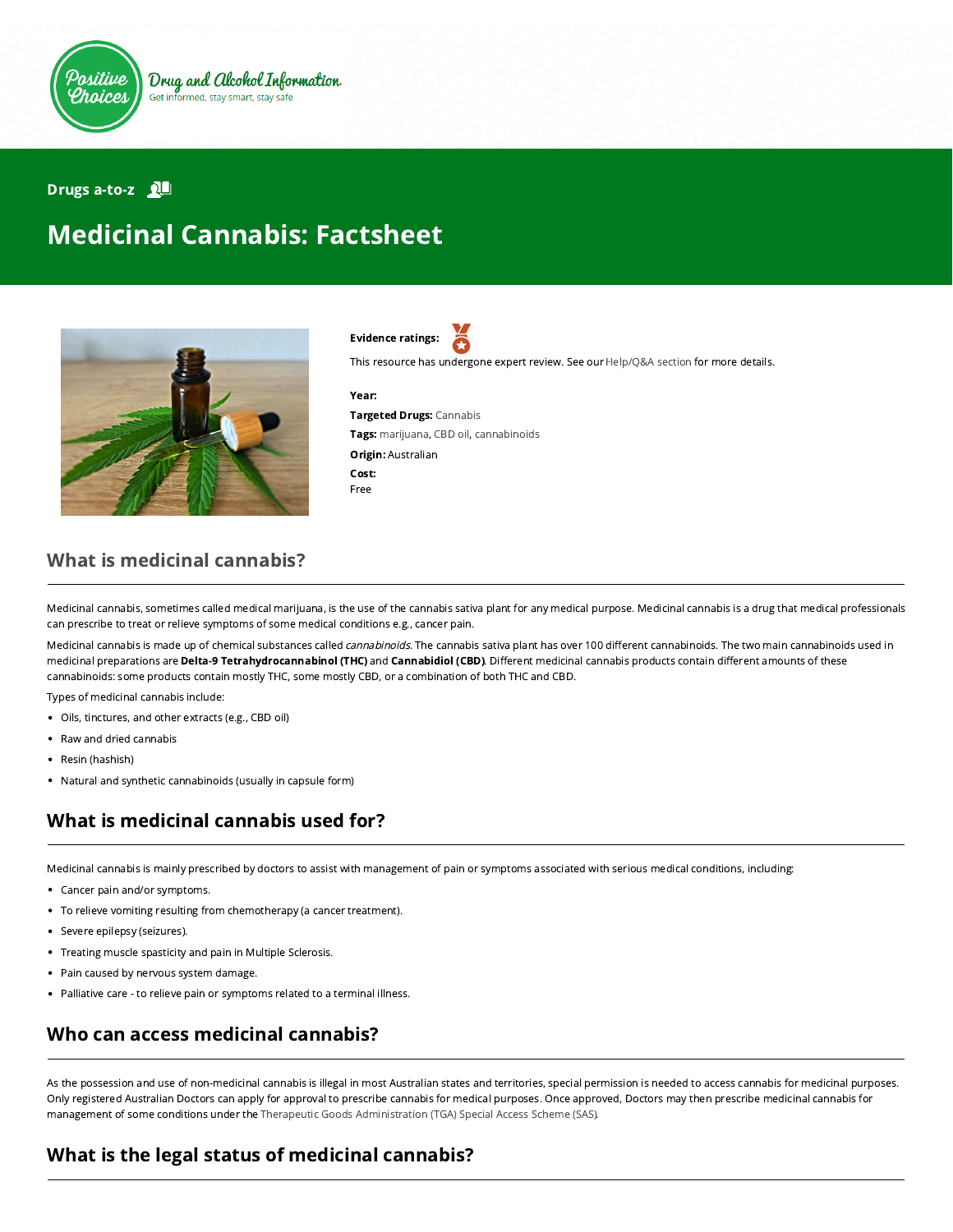In 2016 the Australian Government made changes to the Narcotic Drugs Act 1967 allowing cannabis to be grown for medicinal or scientific purposes. Under this Act the National Government provides licensing that allows selected people and companies to grow cannabis. Changes to this Act donot legalise the growing or use of cannabis for non-medical purposes, or for people without a license and permit.

Supply and access of medicinal cannabis is regulated by the Therapeutic Goods Administration (TGA). As described above, medical professionals must apply to the TGA to be allowed to prescribe a select range of medicinal cannabis products to patients. Individuals can not apply to the TGA themselves to access a product.

Unless medicinal cannabis has been prescribed to you by an authorised medical practitioner cannabis is still illegal to use and grow for both medicinal and recreational purposes in most Australian states.

See below for state and territory specific laws and information:

- [Australian Capital Territory](https://www.health.act.gov.au/sites/default/files/2018-09/Medicinal%20Cannabis%20-%20Patient%20Information_0.pdf)
- [New South Wales](https://www.medicinalcannabis.nsw.gov.au/patients)
- [Northern Territory](https://health.nt.gov.au/professionals/medicines-and-poisons-control2/therapeutic-medicines-containing-cannabinoids-medicinal-cannabis)
- [Queensland](https://www.qld.gov.au/health/conditions/all/medicinal-cannabis)
- [South Australia](https://www.sahealth.sa.gov.au/wps/wcm/connect/public+content/sa+health+internet/conditions/medicines/medicinal+cannabis/medicinal+cannabis+patient+access+in+south+australia)
- [Tasmania](https://www.dhhs.tas.gov.au/psbtas/publications/medical_cannabis/medical_cannabis_controlled_access_scheme)
- [Victoria](https://www2.health.vic.gov.au/public-health/drugs-and-poisons/medicinal-cannabis/patients-carers)
- [Western Australia](https://healthywa.wa.gov.au/Articles/A_E/Cannabis)

### Evidence for the use of medicinal cannabis to manage medical conditions

The quality of evidence supporting the effectiveness of medicinal cannabis ranges from poor to moderate, depending on the medical condition. Further research is needed to better understand whether medicinal cannabis can be an appropriate and safe treatment option for different medical conditions.

The table below summarises the evidence from studies published in high quality academic journals that have investigated the effectiveness of medicinal cannabis. So far, most research has looked at medicinal cannabis for the treatment of chronic non-cancer pain, chemotherapy nausea and vomiting, epilepsy, multiple sclerosis, and palliative (end of life) care. There is very limited evidence for the benefit of medicinal cannabis for other conditions such as rheumatoid arthritis, inflammatory bowel disease and endometriosis. See below summaries of the current evidence for a range of conditions.

It is important to note for any benefit of medical cannabis in these medical conditions, there is also an increased risk of negative side effects. The potential side effects of medicinal cannabis are described in the next section.

### Nausea and vomiting

#### Current Evidence

Nausea and vomiting can occur in a number of medical conditions and is common while people receive chemotherapy treatment for cancer. There is some evidence to suggest that medicinal cannabis improves nausea and vomiting after chemotherapy. However, many studies are poor in quality (e.g., flawed research design) and some studies show no benefit of medicinal cannabis on these symptoms. There is currently no evidence from human studies that medicinal cannabis has any benefit for treating cancer itself.

#### Chronic non-cancer pain

#### Current Evidence

Studies have looked at the effects of medicinal cannabis on reducing pain associated with non-cancer conditions such as neuropathic pain conditions (e.g., nerve damage) and rheumatoid arthritis. A review of 104 studies including 47 randomised controlled trials (RCTS) concluded that the evidence for treating chronic non-cancer pain is limited (Stockings et al., 2018). The review also found that there was no significant impact on physical or emotional functioning and low evidence for improved sleep and satisfaction with treatment.

### Epilepsy (seizures)

#### Current Evidence

Seizures are caused by uncontrolled electrical activity between brain cells which can cause symptoms such as violent shaking or loss of control. Someone with epilepsy experiences repeated seizures. There is good evidence that the CBD chemical derived from the cannabis plant can reduce the frequency of seizures by 50% or more among young people with treatment resistant forms of epilepsy, such as Lennox-Gastaut and Dravet Syndrome. However, CBD does not work for everyone who experiences seizures. Research shows that out of 8 people who are prescribed CBD, only 1 will experience a 50% or more reduction in seizures.

#### Multiple Sclerosis (MS)

#### Current Evidence

Multiple Sclerosis (MS) is a chronic disease that affects the central nervous system and people with the condition often experience chronic pain. There is some evidence that the THC chemical extracted from medicinal cannabis may be effective in reducing MS pain. There is inconsistent evidence about whether the combination of THC and CBD extract reduces muscle spasticity among people with MS. More studies are needed in this area that compare use of medicinal cannabis to standard treatments for MS.

# Palliative (end of life) care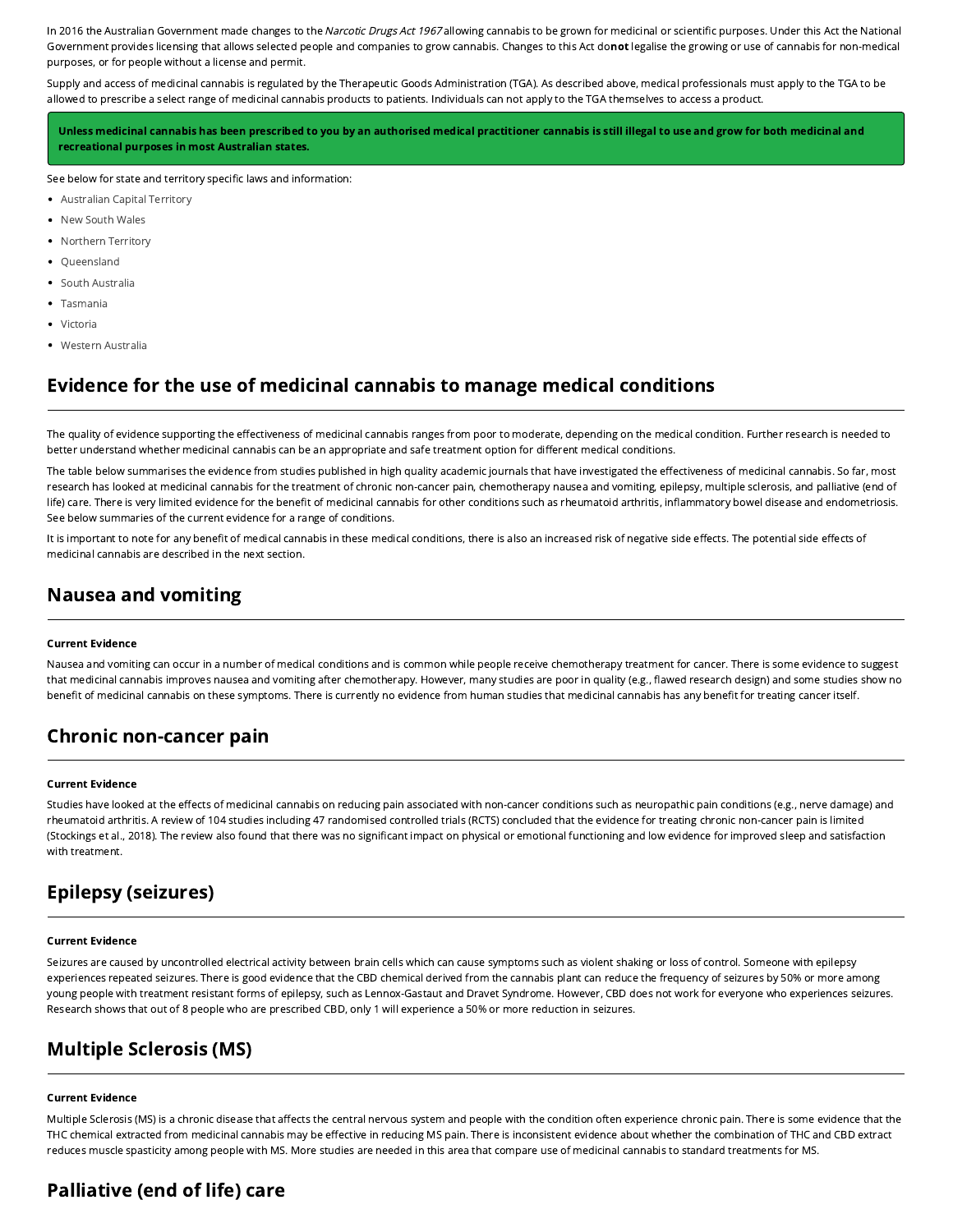#### Current Evidence

Research has examined the use of medicinal cannabis to help pain and symptoms among people with a terminal illness (termed palliative or end of life care). Studies found no benefit of medicinal cannabis for improving patient's food intake, nausea/vomiting, pain, or sleep problems during palliative (end of life) care. There was some evidence that medicinal cannabis may improve weight gain and appetite among patients with HIV.

# Mental disorders and symptoms

#### Current Evidence

Medicinal cannabis has been associated with small reductions in anxiety symptoms among people with other medical conditions, but the quality of this research is poor. No improvements have been found for any other disorder, with some evidence suggesting that medicinal cannabis makes symptoms worse for people with psychosis.

## Side effects of medicinal cannabis

Like all medications, medicinal cannabis products can have side effects. Side effects can vary depending on if the product has more Delta-9 Tetrahydrocannabinol (THC) or Cannabidiol (CBD). Generally, people have less side effects with CBD products compared to THC products. But some CBD products require very high doses (such as medication for epilepsy), and a percentage of patients experience side effects from these high CBD doses.

Side effects from medicinal cannabis (both CBD and THC) include:

- Fatigue and sedation
- Vertigo
- Nausea and vomiting
- Fever
- Decreased or increased appetite
- Dry mouth

Side effects from both medicinal cannabis high in THC and THC products include:

- Convulsions (muscle spasms)
- Feeling relaxed or drowsy
- Cognitive disturbance  $\bullet$
- Depressed mood  $\bullet$
- Confusion
- Psychosis

For more information about the side effects from THC, see our [Cannabis factsheet](https://positivechoices.org.au/teachers/cannabis-factsheet).

### Evidence Base

This factsheet was developed in collaboration with researchers at the Matilda Centre for Research in Mental Health and Substance Use at the University of Sydney and Dr Emily Stockings at the National Drug and Alcohol Research Centre at the University of New South Wales.

#### Sources